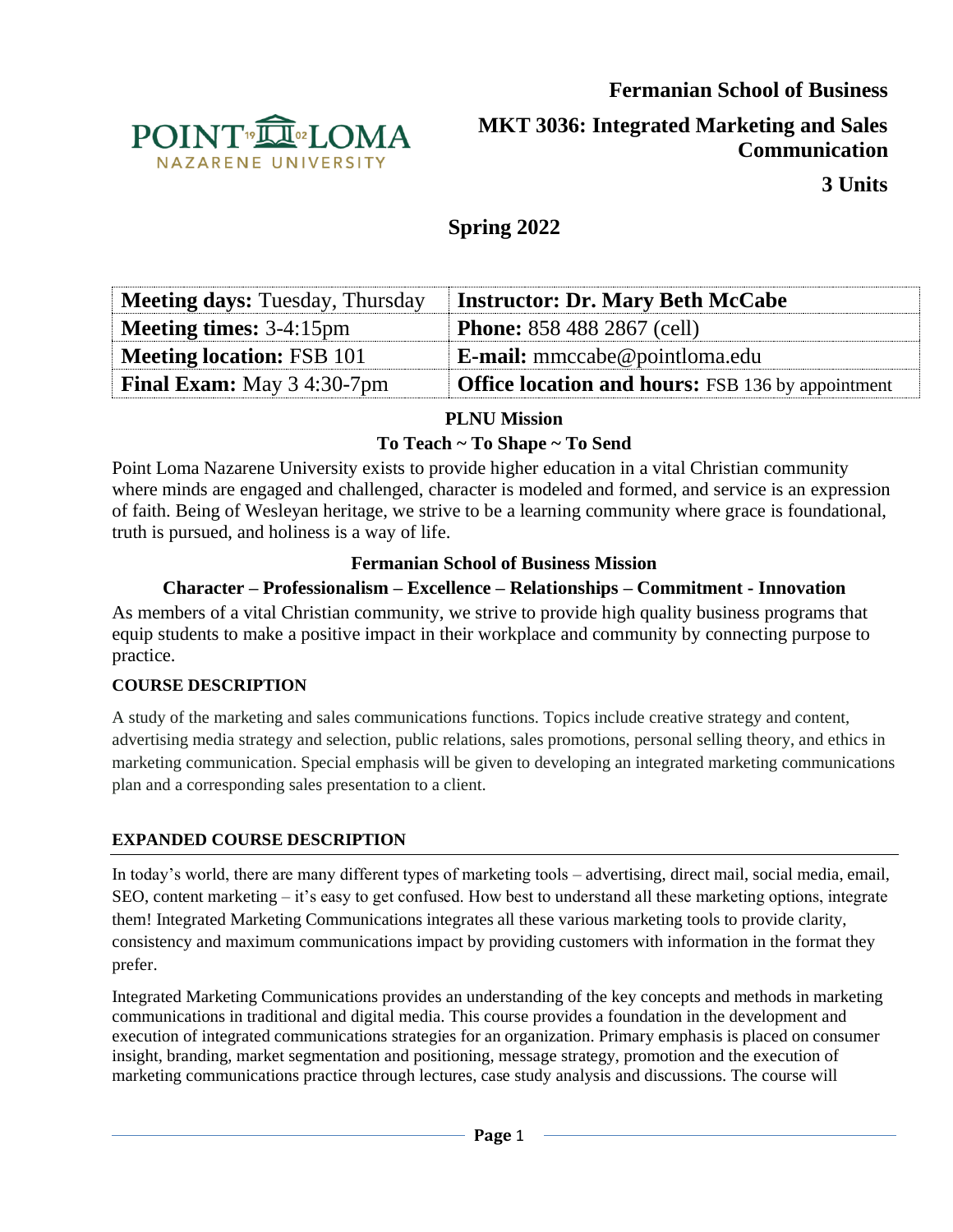examine the process by which integrated marketing communications programs are planned, developed and executed as well as the various factors and considerations that influence the process.

### **PREREQUISITE(S)**

MKT 3032 or consent of instructor.

### **INTRODUCTION**

In today's world, we are exposed to more than 10,000 advertisements each day. With these levels of exposure and the competitive nature of our global economy, understanding marketing strategies, promotions and advertising is crucial to today's business professionals. It has become increasingly difficult for corporations to reach their targeted audiences, without getting lost in this sea of promotion. Throughout the semester, you will rely on your experiences and creativity to learn how to navigate in our world of advertising and promotion.

### **COURSE LEARNING OUTCOMES**

Upon completion of this course, students will be able to:

- 1. Exhibit an in-depth understanding of the integrated marketing communications functions and their role in marketing strategies (PLO 1, G1 & G2).
- 2. Create an integrated marketing communication program to include advertising, direct marketing, sales promotions, public relations, digital/social media marketing and personal selling for a client (PLO 2, G1 & G2).
- 3. Perform a situation analysis and propose appropriate IMC tools and strategies for a product or service (PLO 2, G1 & G2).
- 4. Evaluate the effectiveness of an integrated marketing communications program (PLO 2, G1 & G2).
- 5. Collaborate effectively in teams in the formulation and presentation of an IMC plan (PLO 3 & 5)

### **MARKETING PROGRAM FRAMEWORK**

The Marketing Advisory Board (MAB) informs the Point Loma Nazarene marketing program. This group of local marketing professionals are active with the professor to shape this course. To be proficient in marketing, you need to demonstrate capabilities in the following areas. This course will give you exposure to most of the steps in this process.

- $\bullet$  Identify a market(s)
- Create insights from the applicable market(s)
- Build a strategy
- Execute
- Measure

### **REQUIRED TEXTS AND RECOMMENDED STUDY RESOURCES**

1. Integrated Marketing Communication: Creative Strategy from Idea to Implementation; Robyn Blakeman. Third Edition – ISBN: 978-153-8101056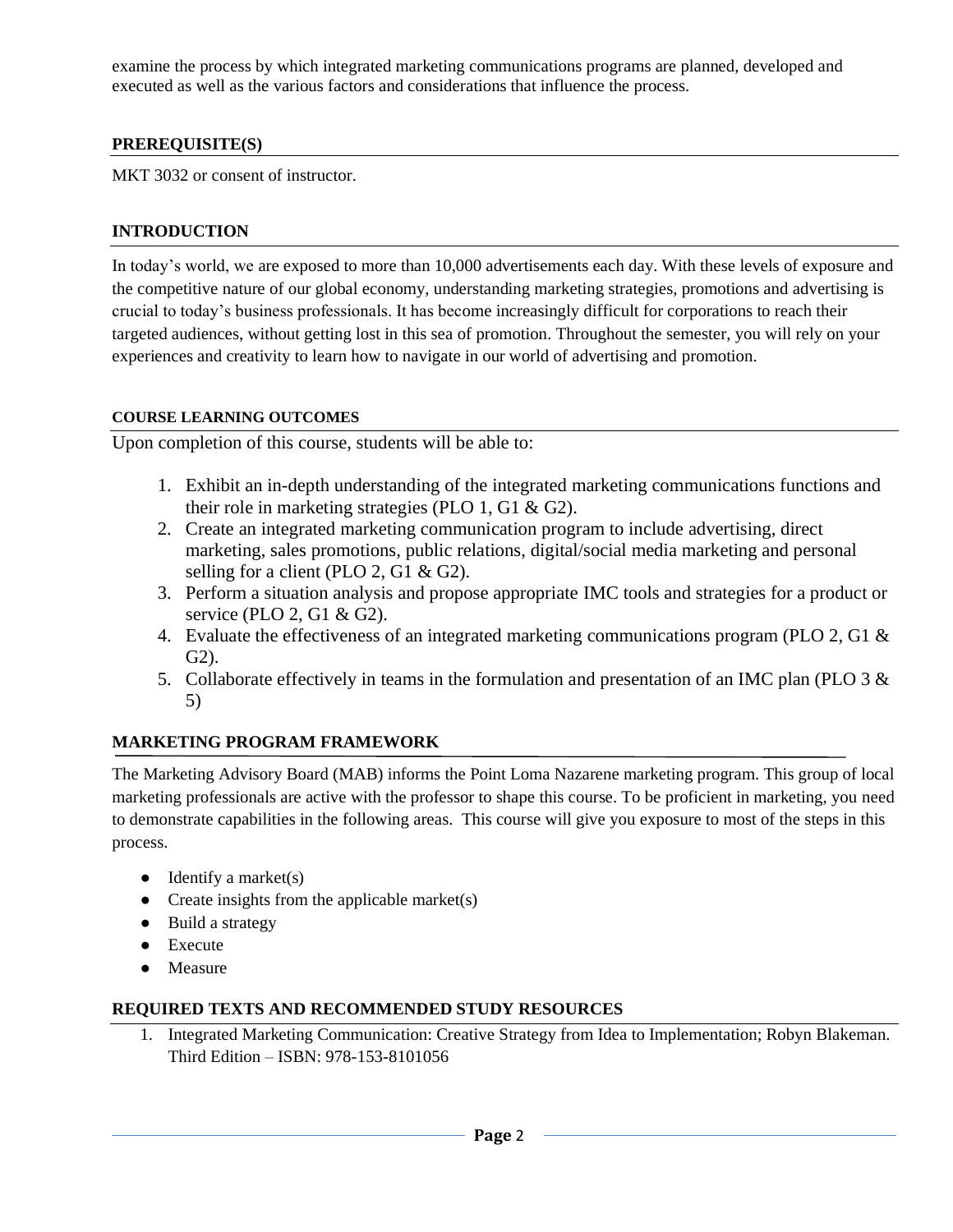[https://www.amazon.com/Integrated-Marketing-Communication-Creative-](https://www.amazon.com/Integrated-Marketing-Communication-Creative-Implementation/dp/153810105X/ref=sr_1_1?ie=UTF8&qid=1544740883&sr=8-1&keywords=integrated+marketing+communication+blakeman)[Implementation/dp/153810105X/ref=sr\\_1\\_1?ie=UTF8&qid=1544740883&sr=8-](https://www.amazon.com/Integrated-Marketing-Communication-Creative-Implementation/dp/153810105X/ref=sr_1_1?ie=UTF8&qid=1544740883&sr=8-1&keywords=integrated+marketing+communication+blakeman) [1&keywords=integrated+marketing+communication+blakeman](https://www.amazon.com/Integrated-Marketing-Communication-Creative-Implementation/dp/153810105X/ref=sr_1_1?ie=UTF8&qid=1544740883&sr=8-1&keywords=integrated+marketing+communication+blakeman)

2. Digital MediaPro Simulation License (Cost \$35)

*(To allow emails please put [administration@emt.stratxsimulations.net](mailto:administration@emt.stratxsimulations.net) on your safe list)* Go to [https://shop.stratxsimulations.com\(if](about:blank) nothing happens, copy and paste the link in a new browser) Enter the File number: P61B7884 Tick that box indicating you are not a robot and click ENTER Verify the order and register on the ecommerce site Complete the order process.

3. An Audience of One: Jamie Turner and Chuck Moxley, McGraw Hill (2022) --ISBN: 978-1-264-26854-2

[https://www.amazon.com/Audience-One-Marketing-One-](https://www.amazon.com/Audience-One-Marketing-One-One/dp/1264268548/ref=sr_1_1?crid=GFJWXWQDJH2I&keywords=an+audience+of+one&qid=1639429929&sprefix=an+audienc%2Caps%2C213&sr=8-1)[One/dp/1264268548/ref=sr\\_1\\_1?crid=GFJWXWQDJH2I&keywords=an+audience+of+one&qid=163942](https://www.amazon.com/Audience-One-Marketing-One-One/dp/1264268548/ref=sr_1_1?crid=GFJWXWQDJH2I&keywords=an+audience+of+one&qid=1639429929&sprefix=an+audienc%2Caps%2C213&sr=8-1) [9929&sprefix=an+audienc%2Caps%2C213&sr=8-1](https://www.amazon.com/Audience-One-Marketing-One-One/dp/1264268548/ref=sr_1_1?crid=GFJWXWQDJH2I&keywords=an+audience+of+one&qid=1639429929&sprefix=an+audienc%2Caps%2C213&sr=8-1)

- 4. The following sites can be used to provide additional marketing information:
	- ⮚ Marketing Profs[: www.marketingprofs.com](http://www.marketingprofs.com/)
	- ⮚ Social Media Examiner[: www.socialmediaexaminer.com](http://www.socialmediaexaminer.com/)
	- ⮚ AMA Marketing News:<http://www.ama.org/publications/MarketingNews/>
	- ⮚ Advertising Age:<http://adage.com/>
	- ⮚ Ad Week[: http://www.adweek.com/](http://www.adweek.com/)
	- ⮚ Target Marketing:<http://www.targetmarketingmag.com/>
	- ⮚ Chief Marketer:<http://chiefmarketer.com/>
	- ⮚ CREATIVE: [http://www.creativemag.com](http://www.creativemag.com/)
	- ⮚ eMarketer:<https://www.emarketer.com/>
	- > Marketing Charts:<https://www.marketingcharts.com/>

#### **ASSESSMENT AND GRADING**

| ASSIGNMENTS POINTS GRADE SCALE                                                                                                      |     |                                                                      |
|-------------------------------------------------------------------------------------------------------------------------------------|-----|----------------------------------------------------------------------|
| IMC Campaign Plan &<br>Communication Objectives (group)                                                                             | 100 | $A=93-100\%$<br>$A = 92 - 90\%$<br>$B = 87 - 89\%$<br>$B = 83 - 86%$ |
| <b>IMC</b> Tactics: 5 Deliverables<br>Combination of group and<br>individual assignments $(5 \times 60 \text{ points}$ (weeks 6-10) | 300 |                                                                      |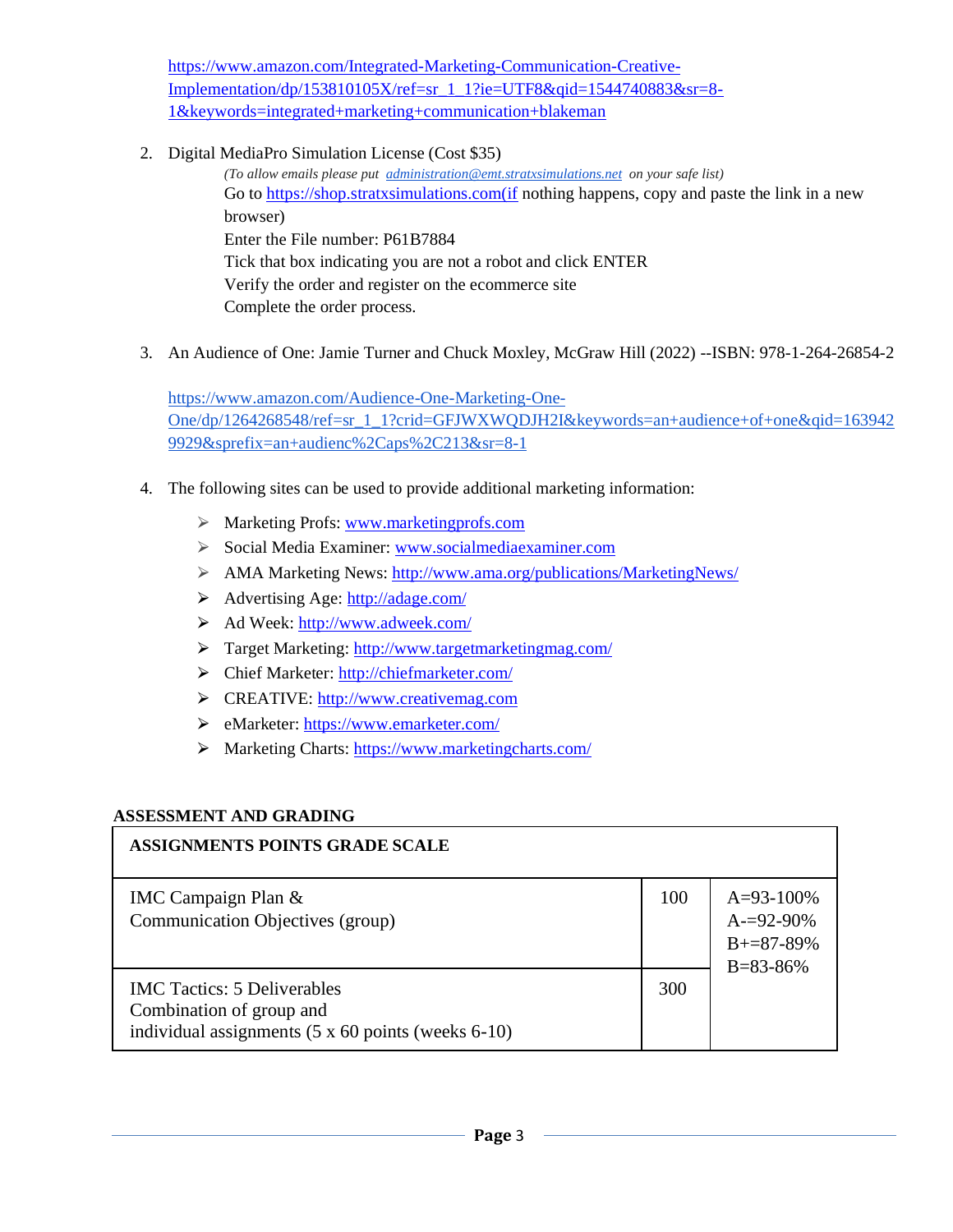| Consumer Insight                                                   |       |                                                               |
|--------------------------------------------------------------------|-------|---------------------------------------------------------------|
| <b>Advertising Concepts Presentation (group)</b>                   | 100   | $B = 80 - 82%$<br>$C+=77-79%$                                 |
| Marketing in the News Discussion $(10 \times 10 \text{ points})$   | 100   | $C = 73 - 76%$<br>$C = 70 - 72%$<br>$D+=67-69%$<br>$D=63-66%$ |
| Digital Media Pro Introduction Quiz                                | 30    | $D = 60 - 62%$<br>$F=0-59%$                                   |
| Digital Media Pro Score (group)                                    | 40    |                                                               |
| Digital Media Pro Simulation Briefing Paper (individual)           | 200   |                                                               |
| Final Written IMC Paper (group 100 for paper, 30 for presentation) | 130   |                                                               |
| <b>TOTAL</b>                                                       | 1,000 |                                                               |

### **WEEKLY SCHEDULE**

| <b>Date Presented</b> | <b>Class Content</b>                                                                                                                                                                                                                                              | <b>Assignment Due Date</b>                                                                                  |  |
|-----------------------|-------------------------------------------------------------------------------------------------------------------------------------------------------------------------------------------------------------------------------------------------------------------|-------------------------------------------------------------------------------------------------------------|--|
| Week 1                |                                                                                                                                                                                                                                                                   |                                                                                                             |  |
| Jan 11 & 13           | Introductions; Ice Breaker Exercise<br>Review of course content, assignments,<br>grading, etc. Get started with Digital<br>Media Pro early.<br><b>Chapter 1</b><br><b>Integrated Marketing Communications</b><br>(MC)<br><b>Chapter 19 and 1:</b> Audience of One | <b>IMC</b> Project Teams<br><b>Advertising Concepts</b><br><b>Teams Selection</b>                           |  |
| Week 2                |                                                                                                                                                                                                                                                                   |                                                                                                             |  |
| Jan $18 & 20$         | <b>Chapter 2 IMC</b><br><b>Chapter 3,4</b> Audience of One<br><b>IMC Marketing Communication Plans</b><br>TBA IMC (teams 2, 4, 6,8) or TBA<br>(teams 1, 3, 5, 7)                                                                                                  | <b>Discussion Post Tuesday</b><br><b>Meet the clients: GRID</b><br><b>Alternatives:</b><br>Dan/Michelle and |  |
| Week 3                |                                                                                                                                                                                                                                                                   |                                                                                                             |  |
| Jan 25-27             | <b>Chapter 7 IMC</b><br><b>Chapter 5</b> Audience of One                                                                                                                                                                                                          | Discussion Post Monday.<br>Read Ethics Case Study on<br>Theranos                                            |  |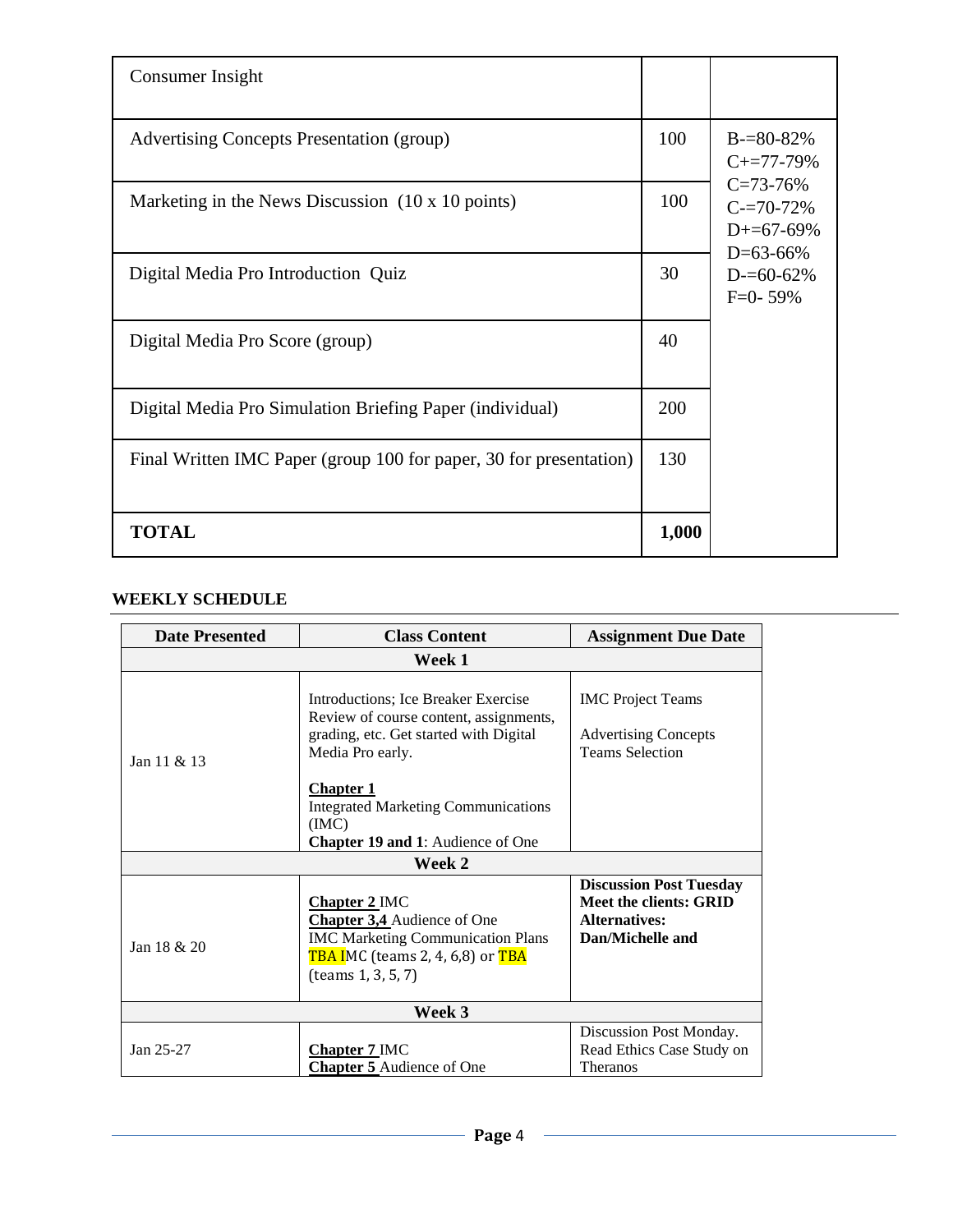|                                     | Marketing Campaigns and Case Study<br>on Ethics found in Canvas(Theranos)                                                                                | Consumer Insight<br>Assignment (Individual<br>assignment) and Due Jan<br>30                                                              |
|-------------------------------------|----------------------------------------------------------------------------------------------------------------------------------------------------------|------------------------------------------------------------------------------------------------------------------------------------------|
|                                     | Week 4                                                                                                                                                   |                                                                                                                                          |
|                                     |                                                                                                                                                          | Discussion Post Monday.                                                                                                                  |
| Feb 1 & 3                           | <b>Chapter 6 IMC</b><br>Chapters 9 and 12 Audience of One<br>Copywriting<br><b>Guest Speaker</b>                                                         | <b>Assignment: IMC</b><br>Company and Situation<br>Overview, Campaign Plan<br>and Objectives<br>(Group Assignment)<br>due Sunday, Feb 13 |
|                                     | Week 5                                                                                                                                                   |                                                                                                                                          |
|                                     |                                                                                                                                                          | Discussion Post Monday.                                                                                                                  |
| Feb 8 & 10                          | <b>Chapter 4 IMC</b><br><b>Creative Briefs</b><br>Chapter 5 IMC<br>The Creative Process                                                                  | <b>Assignment:</b> Write a blog<br>post (Individual<br>Assignment)<br>due Sunday, Feb 20                                                 |
|                                     | Week 6                                                                                                                                                   |                                                                                                                                          |
| Feb 15 & 17                         | <b>Chapter 16 IMC</b><br>Internet Marketing and Social Media<br>Chapter 17 IMC<br>Mobile Media Marketing                                                 | Discussion Post Monday.<br><b>Assignment:</b> Write a Press<br>Release (Individual<br>Assignment)<br>due Sunday, Feb 27                  |
|                                     | Week 7                                                                                                                                                   |                                                                                                                                          |
| Feb 22 & 24                         | <b>Chapter 14 IMC</b><br><b>Direct Marketing</b><br>Chapter 15 IMC<br><b>Sales Promotions</b><br>Chapter 8 IMC<br><b>Public Relations</b>                | Discussion Post Monday.<br><b>Assignment:</b> Develop a<br>direct mail piece or<br>brochure (Group<br>Assignment) Due Sunday,<br>March   |
|                                     | Week 8                                                                                                                                                   |                                                                                                                                          |
| March $1 & 3$                       | Chapter 9 IMC<br>Newspaper Advertising<br>Chapter 10 IMC<br><b>Magazine Advertising</b>                                                                  | Discussion Post Monday.<br><b>Assignment:</b> Develop a<br>digital ad/promo<br>(Individual Assignment)<br>due Sunday, March 6            |
| Spring Break Mar 7-11               |                                                                                                                                                          |                                                                                                                                          |
|                                     | Week 10                                                                                                                                                  |                                                                                                                                          |
| March 15 (see<br>assignment) $& 17$ | Social Media Marketing World<br>Conference March 14-16 San Diego.<br>Special Assignment for those not<br>attending replaces the March 15<br>meeting. TBD | Discussion Post Monday.<br><b>Assignment: Develop</b><br>Storyboard (Individual<br>Assignment)<br>Due Sunday, March 20                   |
|                                     | <b>Advertising Concepts Group</b><br>Presentations:<br>• The evolution of advertising<br>• Music and sound in commercials                                | <b>Advertising Concepts</b><br>Presentations (Group<br>Assignment)                                                                       |
|                                     | <b>Chapter 11 IMC</b>                                                                                                                                    |                                                                                                                                          |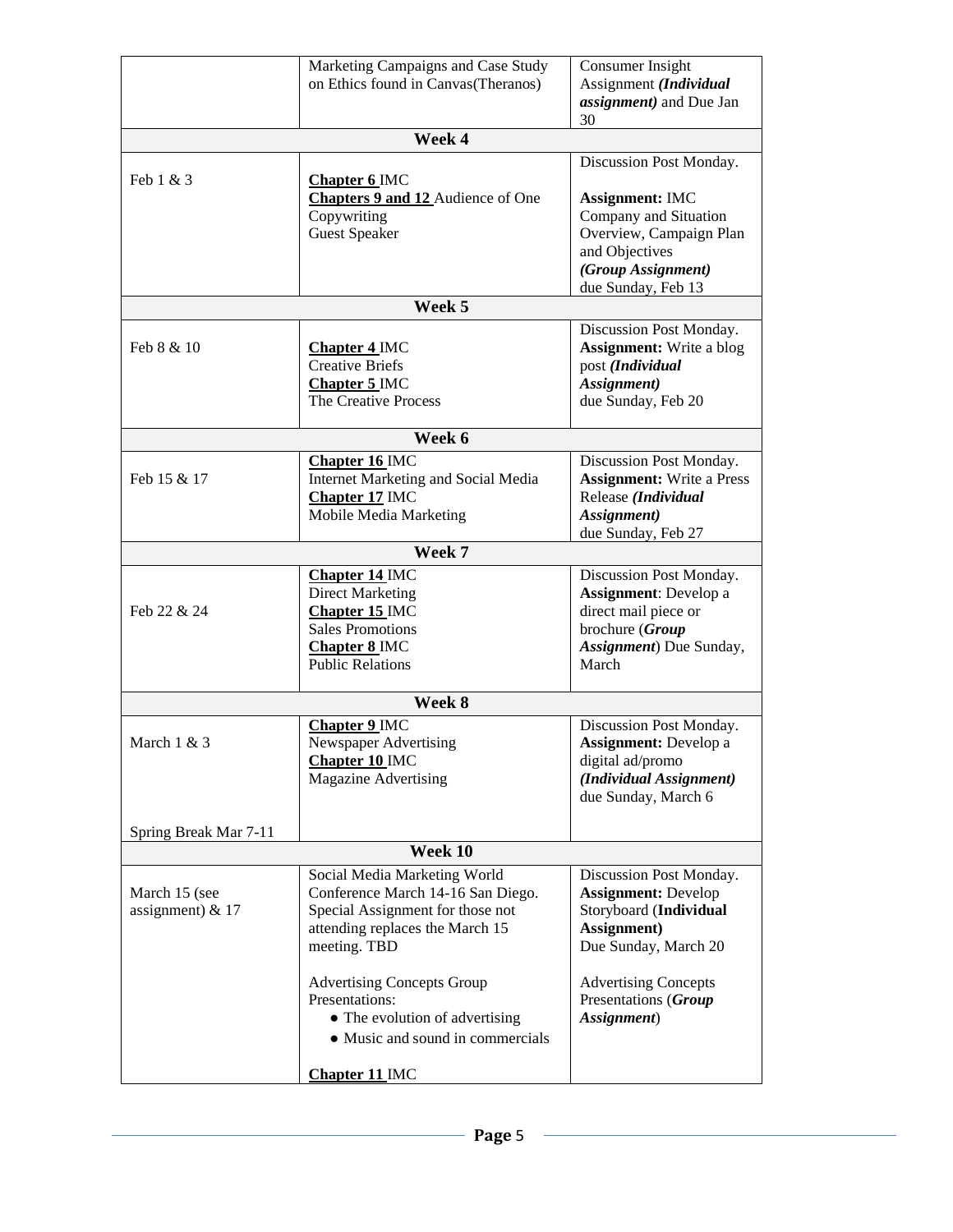|               | Radio Advertising                                                                                                                                                                    |                                                                                                                                                                                 |  |
|---------------|--------------------------------------------------------------------------------------------------------------------------------------------------------------------------------------|---------------------------------------------------------------------------------------------------------------------------------------------------------------------------------|--|
|               | Chapter 12 IMC<br><b>Television Advertising</b>                                                                                                                                      |                                                                                                                                                                                 |  |
|               | Week 11                                                                                                                                                                              |                                                                                                                                                                                 |  |
|               |                                                                                                                                                                                      |                                                                                                                                                                                 |  |
| March 22 & 24 | <b>Mobile Marketing and Social Media</b>                                                                                                                                             | Discussion Post Monday.                                                                                                                                                         |  |
|               | <b>Advertising Concepts Group</b><br><b>Presentations:</b><br>• Male and female representation in<br>advertising of 3 decades<br><b>Mobile Marketing</b><br>Social Media Advertising | <b>Advertising Concepts</b><br>Presentations (Group<br>Assignment)<br>Begin Digital Media Pro<br>(group)                                                                        |  |
|               | Week 12                                                                                                                                                                              |                                                                                                                                                                                 |  |
| March 29 & 31 | <b>Advertising Concepts Group</b><br><b>Presentations:</b><br>Virtual Reality Advertising<br>Video Game Marketing<br>$\bullet$<br><b>Advertising Mistakes</b>                        | Discussion Post Monday.<br><b>Advertising Concepts</b><br>Presentations (Group<br>Assignment)                                                                                   |  |
|               | <b>Chapter 13 IMC</b><br>Out-of-Home and Transit Advertising                                                                                                                         |                                                                                                                                                                                 |  |
|               | Week 13                                                                                                                                                                              |                                                                                                                                                                                 |  |
| April 5 & 7   | Digital Media Pro Simulation Quiz<br><b>Chapter 15</b> Audience of One                                                                                                               | <b>Assignment: Digital Media</b><br>Pro Quiz (Individual)<br>due Sunday, April 10                                                                                               |  |
|               | Week 14                                                                                                                                                                              |                                                                                                                                                                                 |  |
| April 12 & 14 | Digital Media Pro Simulation                                                                                                                                                         | <b>Assignment:</b> Run the<br>simulation for 5 years,<br>make decisions based on<br>yearly results. Post Digital<br>Media Pro Score. (Group<br><b>Assignment</b> ) Due April 17 |  |
|               | Week 15                                                                                                                                                                              |                                                                                                                                                                                 |  |
| April 19 & 21 | <b>IMC</b> Plans and Presentations                                                                                                                                                   | <b>Assignment: Final IMC</b><br>Campaign Plan and<br>Presentation (Group<br>Assignment)<br><b>In Class Presentations</b><br>Due Thursday April 21                               |  |
| Week 16       |                                                                                                                                                                                      |                                                                                                                                                                                 |  |
| April 26 & 28 | DeBrief and preparing the Simulation<br><b>Briefing Report</b>                                                                                                                       | <b>Assignment:</b> Simulation<br><b>Briefing Written Report</b><br>(Individual Assignment)<br>Due Thursday May 5 4pm                                                            |  |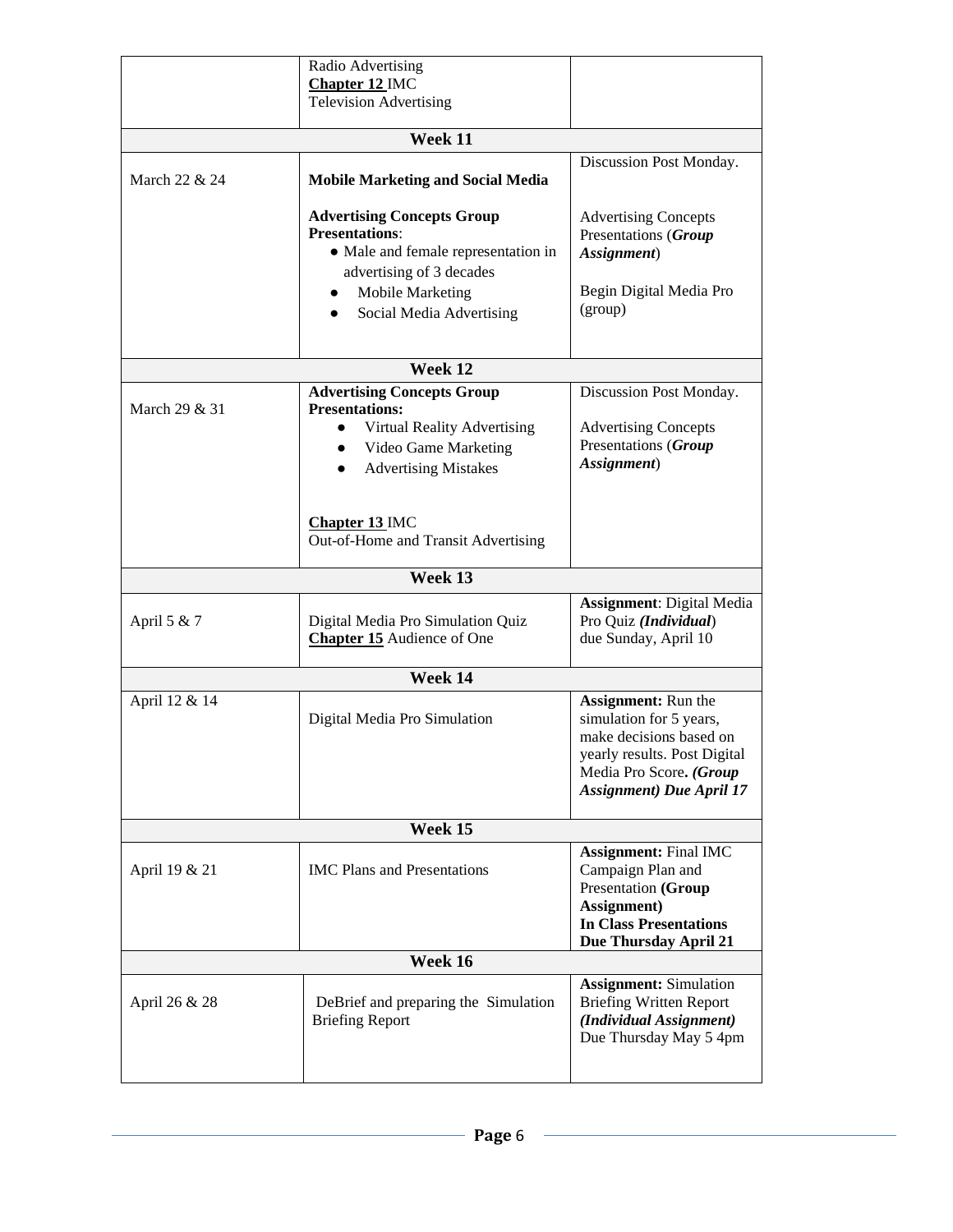| Final Exam | Thursday May 3, 4:30-7pm | Ouiz on Audience of One |
|------------|--------------------------|-------------------------|

# **INCOMPLETES AND LATE ASSIGNMENTS**

All assignments are to be submitted/turned in by the beginning of the class session when they are due including assignments posted in Canvas. Late assignments will be eligible for up to 80% the first day late, 60% the second day and zero the third day. If there is a technical issue, make a screenshot that it was completed. Incompletes will only be assigned in extremely unusual circumstances.

### **SPIRITUAL CARE**

Please be aware PLNU strives to be a place where you grow as whole persons. To this end, we provide resources for our students to encounter God and grow in their Christian faith. If students have questions, a desire to meet with the chaplain or have prayer requests you can contact the [Office of Spiritual](https://www.pointloma.edu/offices/spiritual-development)  [Development](https://www.pointloma.edu/offices/spiritual-development)

# **PLNU COPYRIGHT POLICY**

Point Loma Nazarene University, as a non-profit educational institution, is entitled by law to use materials protected by the US Copyright Act for classroom education. Any use of those materials outside the class may violate the law.

# **PLNU ACADEMIC HONESTY POLICY**

Students should demonstrate academic honesty by doing original work and by giving appropriate credit to the ideas of others. Academic dishonesty is the act of presenting information, ideas, and/or concepts as one's own when in reality they are the results of another person's creativity and effort. A faculty member who believes a situation involving academic dishonesty has been detected may assign a failing grade for that assignment or examination, or, depending on the seriousness of the offense, for the course. Faculty should follow and students may appeal using the procedure in the university Catalog. See [Academic Policies](https://catalog.pointloma.edu/content.php?catoid=52&navoid=2919#Academic_Honesty) for definitions of kinds of academic dishonesty and for further policy information.

# **PLNU ACADEMIC ACCOMMODATIONS POLICY**

PLNU is committed to providing equal opportunity for participation in all its programs, services, and activities. Students with disabilities may request course-related accommodations by contacting the Educational Access Center (EAC), located in the Bond Academic Center [\(EAC@pointloma.edu](mailto:EAC@pointloma.edu) or 619- 849-2486). Once a student's eligibility for an accommodation has been determined, the EAC will issue an academic accommodation plan ("AP") to all faculty who teach courses in which the student is enrolled each semester.

PLNU highly recommends that students speak with their professors during the first two weeks of each semester/term about the implementation of their AP in that particular course and/or if they do not wish to utilize some or all of the elements of their AP in that course.

Students who need accommodations for a disability should contact the EAC as early as possible (i.e., ideally before the beginning of the semester) to assure appropriate accommodations can be provided. It is the student's responsibility to make the first contact with the EAC.

# **PLNU ATTENDANCE AND PARTICIPATION POLICY**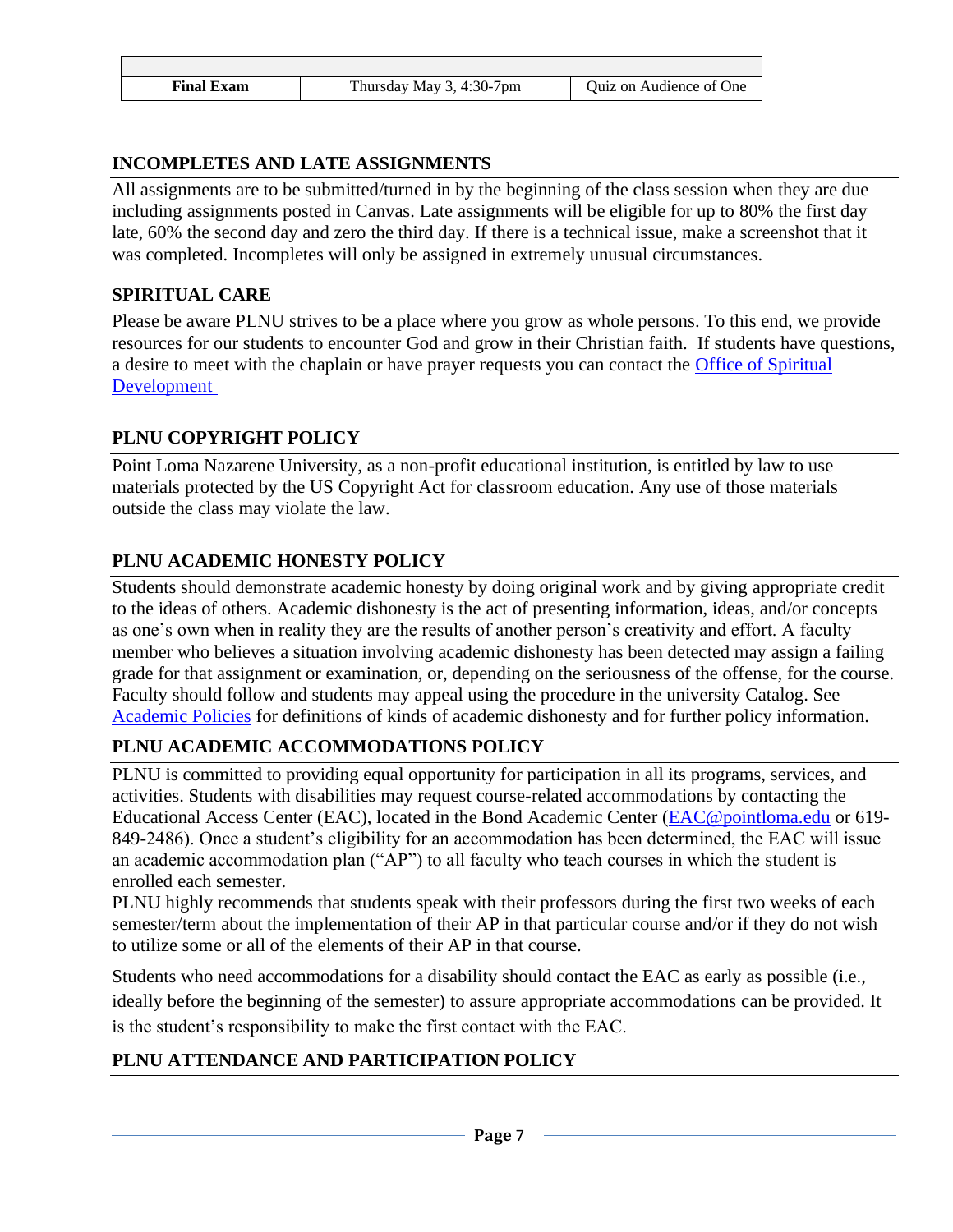Regular and punctual attendance at all class sessions is considered essential to optimum academic achievement. If the student is absent for more than 10 percent of class sessions, the faculty member will issue a written warning of de-enrollment. If the absences exceed 20 percent, the student may be deenrolled without notice until the university drop date or, after that date, receive the appropriate grade for their work and participation.

Students who anticipate being absent for an entire week of a course should contact the instructor in advance for approval and make arrangements to complete the required coursework and/or alternative assignments assigned at the discretion of the instructor.

# **USE OF TECHNOLOGY**

In order to be successful in your course, you'll need to meet the minimum technology and system requirements; please refer to the *[Technology and System Requirements](https://help.pointloma.edu/TDClient/1808/Portal/KB/ArticleDet?ID=108349)* information. Additionally, students are required to have headphone speakers, microphone, or webcams compatible with their computer available to use for any online or hybrid classes. Please note that any course with online proctored exams requires a computer with a camera (tablets are not compatible) to complete exams online. Problems with technology do not relieve you of the responsibility of participating, turning in your assignments, or completing your class work.

### **FINAL EXAMINATION POLICY**

Successful completion of this class requires taking the final examination **on its scheduled day**. No requests for early examinations or alternative days will be approved.

### **ASSIGNMENTS**

Each assignment must contain a title page with the names of all the group members, the title of the project and the date. Points will be deducted if the assignments do not contain a proper title page.

#### **Assignment: Consumer Insight (Audience of One Chapters reading response)**

# *Note: Individual Assignment*

#### *Due Date: Sunday, January 30*

**Create a two page essay** about who is tracking you and provide screenshots of the data you have found about you on the internet. Response includes:

- Make a list of the companies that are tracking your information.
- Make a list of the data that they collect.
- Describe what you see as the value of this data.
- How does it make you feel knowing that all of this is available to others?

# **Assignment: Company and Situation Overview, Campaign Plan and Objectives**

#### *Note: Group Assignment*

### *Due Date: Sunday, February 13*

#### **Company & Situation Overview**

- Gain an understanding of the organization, product/service, target audience and competition.
- Provide an overview of the organization and their product/service
- Analyze what is going on with client and its customers in the market

### **IMC Campaign Plan**

● Define the campaign.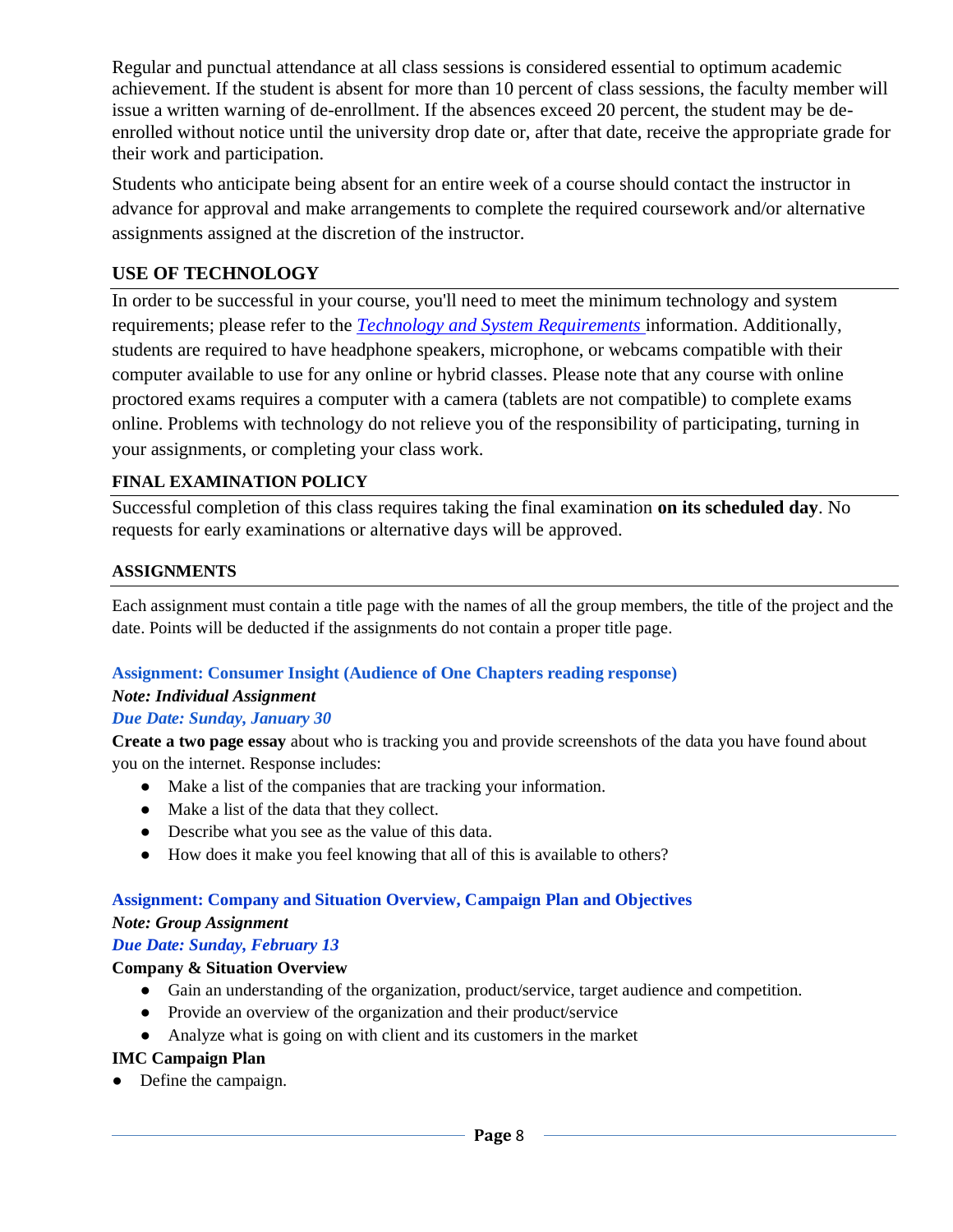- o Is the marketing strategy to penetrate the market rapidly? Will you try to build awareness and market share over time?
- Determine Campaign Duration
	- o How long will the campaign last and what is the timing of each element?
- Marketing Tactics
	- o Explain what promotional elements you will employ to best capture your target market's attention and motivate them to act.
	- o Consider various types of promotional appeals.

### **IMC Campaign Objectives**

- Develop the campaign communication objectives. **Minimum of 3 objectives** for your campaign and explain your rationale.
	- o What are you trying to achieve with the campaign? Awareness, stimulate sales, influence target market preferences, etc. (e.g., "achieve 10 percent market share in the market within 12 months of product introduction").
- Be sure your objectives are specific, measurable, achievable, relevant, and time specific.
	- o Every element of your plan is put in place to help you achieve your objectives.

# **Assignment: Blog Post**

# *Note: Individual Assignment*

### *Due Date: Sunday, February 20*

**Everyone** in the group will write a blog post that may be used in the group's digital marketing activities.

- Choose a blog topic
- Create an information but catchy title to grab reader's attention
- Use images to enhance the blog post
- Blog must be a minimum of 500 words

### **Assignment: Press Release**

### *Note: Individual Assignment*

# *Due Date: Sunday, Feb 27*

- **● Everyone** in the group will write a press release that may be used in the group's marketing activities.
- **●** Select a topic for the press release
- **●** Minimum of 3 to 4 paragraphs

# **Assignment: Direct Mail Piece or Brochure**

# *Note: Group Assignment*

# *Due Date: Sunday, March 6*

● Design a direct mail piece **or** a brochure. Explain the brand image, message and means of delivery to be used for the campaign. Include rationale supporting the proposed creative development and explain the brand image you expect to achieve. Consider tangible and intangible elements.

# **Assignment: Digital Ad**

# *Note: Group Assignment*

# *Due Date: Sunday, March 20*

● Design a digital ad. Consider tangible and intangible elements. Design the advertisement to be used in the campaign for either the USS Midway or Rady's Children's Hospital Foundation.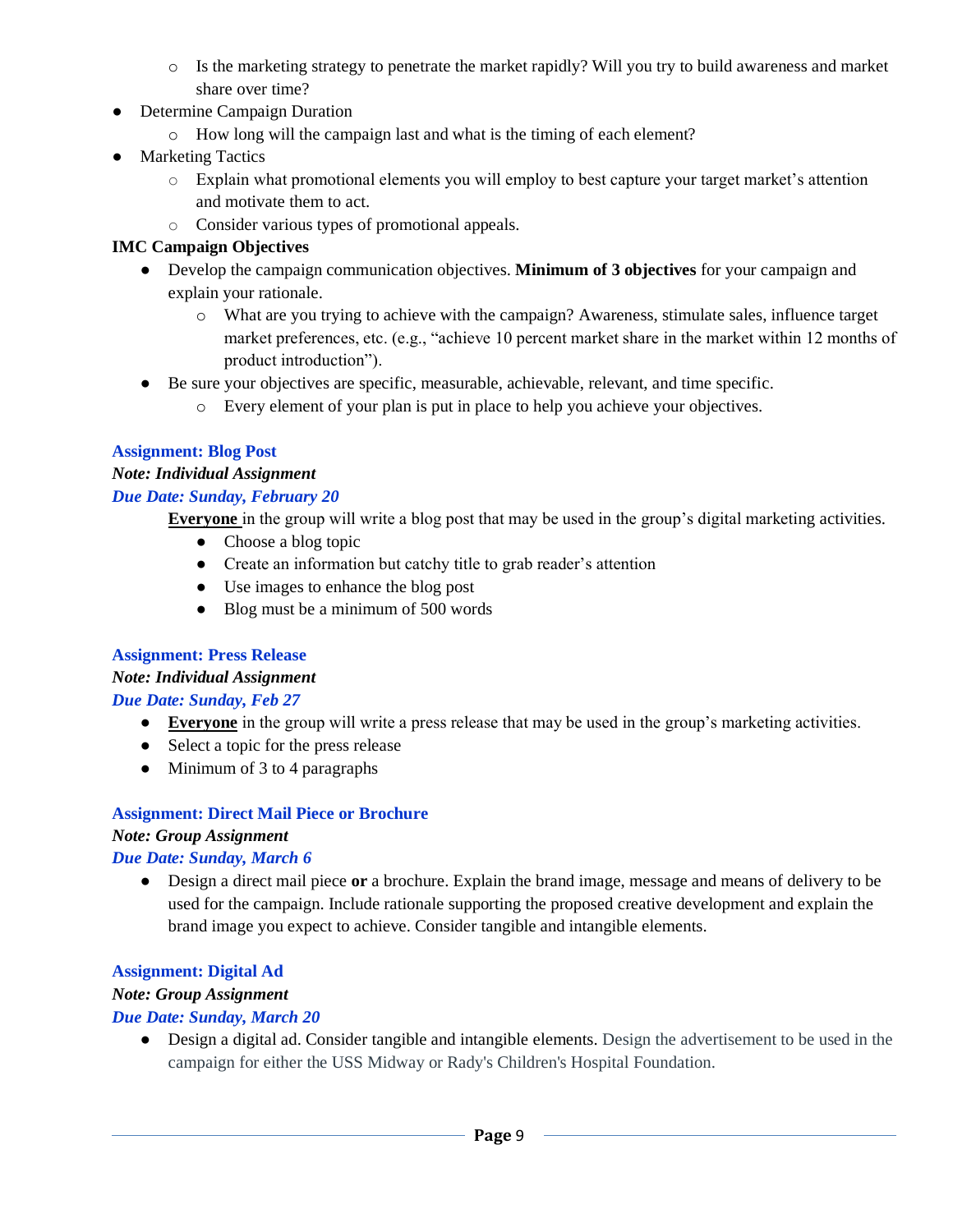• Explain the reasons you selected the type of advertisement you developed. Explain the brand image you are looking to portray, the message you are sending with the advertisement, how the advertisement supports the marketing objectives, and where you will run the ad.

### **Assignment: Commercial Storyboard**

#### *Note: Group Assignment*

#### *Due Date: Sunday, March 27*

- Develop a storyboard for a commercial
- Design a commercial storyboard that demonstrates how you plan to bring your positioning and messaging strategies to life. Explain the brand image, message and means of delivery to be used as the platform for the campaign. Include rationale supporting the proposed creative development and explain the brand image you expect to achieve.

#### **Assignment: Advertising Concepts Presentation**

#### *Note: Group Assignment*

#### *Due Dates: Varies based on topic. See topics list below.*

Students will develop a presentation based on an advertising topic. Following are the pre-selected topics. For each of the following topics develop a presentation that teaches the class about the specific topic. Have fun teaching us.

#### **Advertising Concepts Topics**

- 1. The Evolution of Advertising –
- 2. Music and Sound in Commercials –
- 3. Male and female representation in advertising of 3 decades –
- 4. Mobile Marketing –
- 5. Social Media Advertising –
- 6. Virtual Reality Advertising –
- 7. Video Game Marketing –
- 8. Influencers -
- 9. Privacy in Advertising
- 10. Marketing Tools

#### **Presentation Guidelines:**

For this assignment, become the expert on the selected topic and figure out the best way to teach the other students in the class about the topic.

Make sure the following aspects are included in your lesson plan:

- 1. Define the topic and relate it to the overall course content.
- 2. Include a real-world and/or current topic aspect of the topic. For example, has the subject been in the news recently? Are any companies doing exemplary work in this area? Are there great videos available on the topic? Are there any outstanding resources to share?
- 3. The lesson plan should take students approximately 10 minutes to present in class plus a time of conversation. Time is limited to 20 minutes for the presentation and discussion.
- 4. Include at least two discussion questions to engage the class on the topic.
- 5. The content of the presentation and presentation style will be assessed.